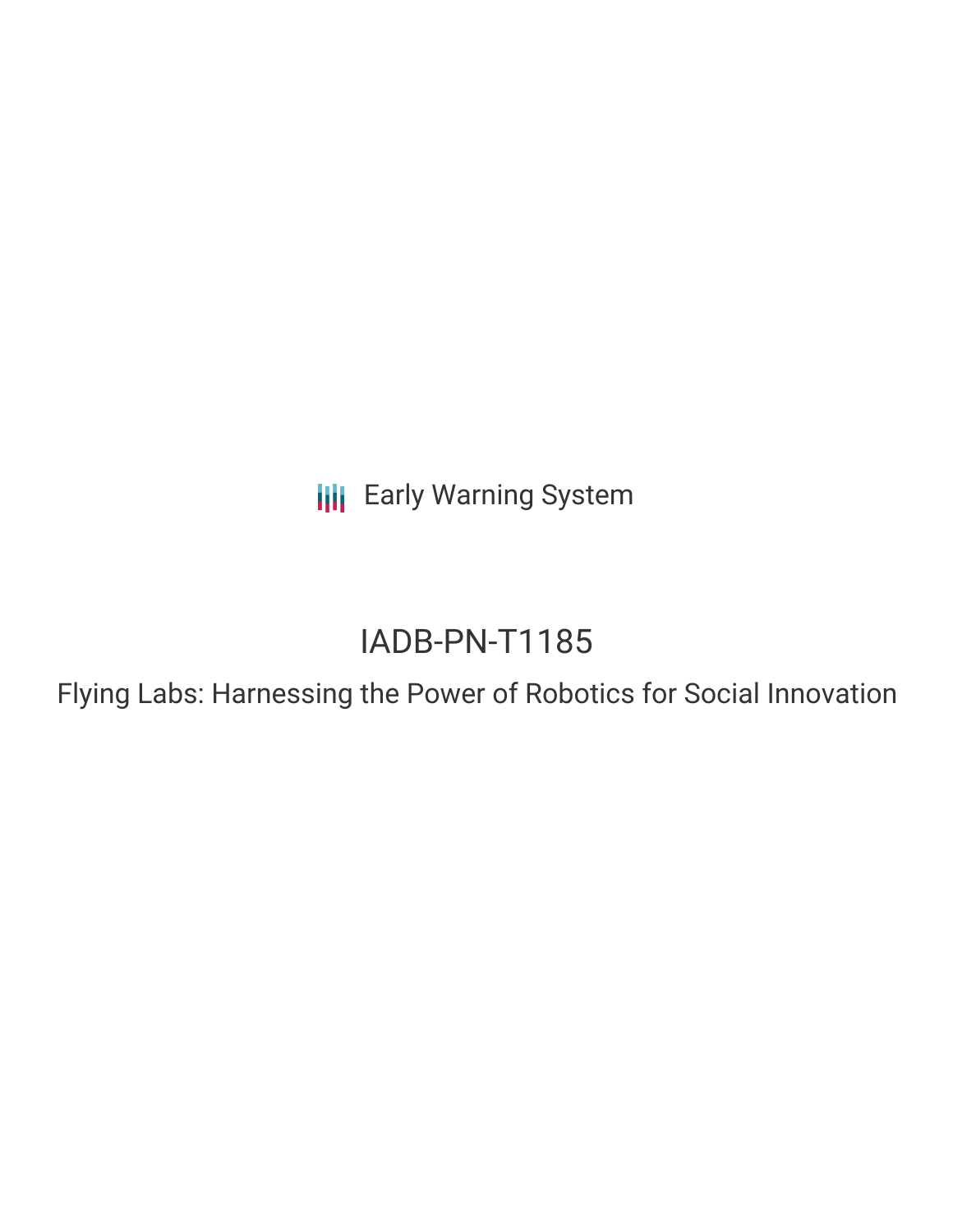

## **Quick Facts**

| <b>Countries</b>               | Panama                                 |
|--------------------------------|----------------------------------------|
| <b>Financial Institutions</b>  | Inter-American Development Bank (IADB) |
| <b>Status</b>                  | Approved                               |
| <b>Bank Risk Rating</b>        | C                                      |
| <b>Voting Date</b>             | 2017-08-03                             |
| <b>Borrower</b>                | Government of Panama                   |
| <b>Sectors</b>                 | Finance, Technical Cooperation         |
| <b>Investment Type(s)</b>      | Grant                                  |
| <b>Investment Amount (USD)</b> | $$0.72$ million                        |
| <b>Project Cost (USD)</b>      | $$1.43$ million                        |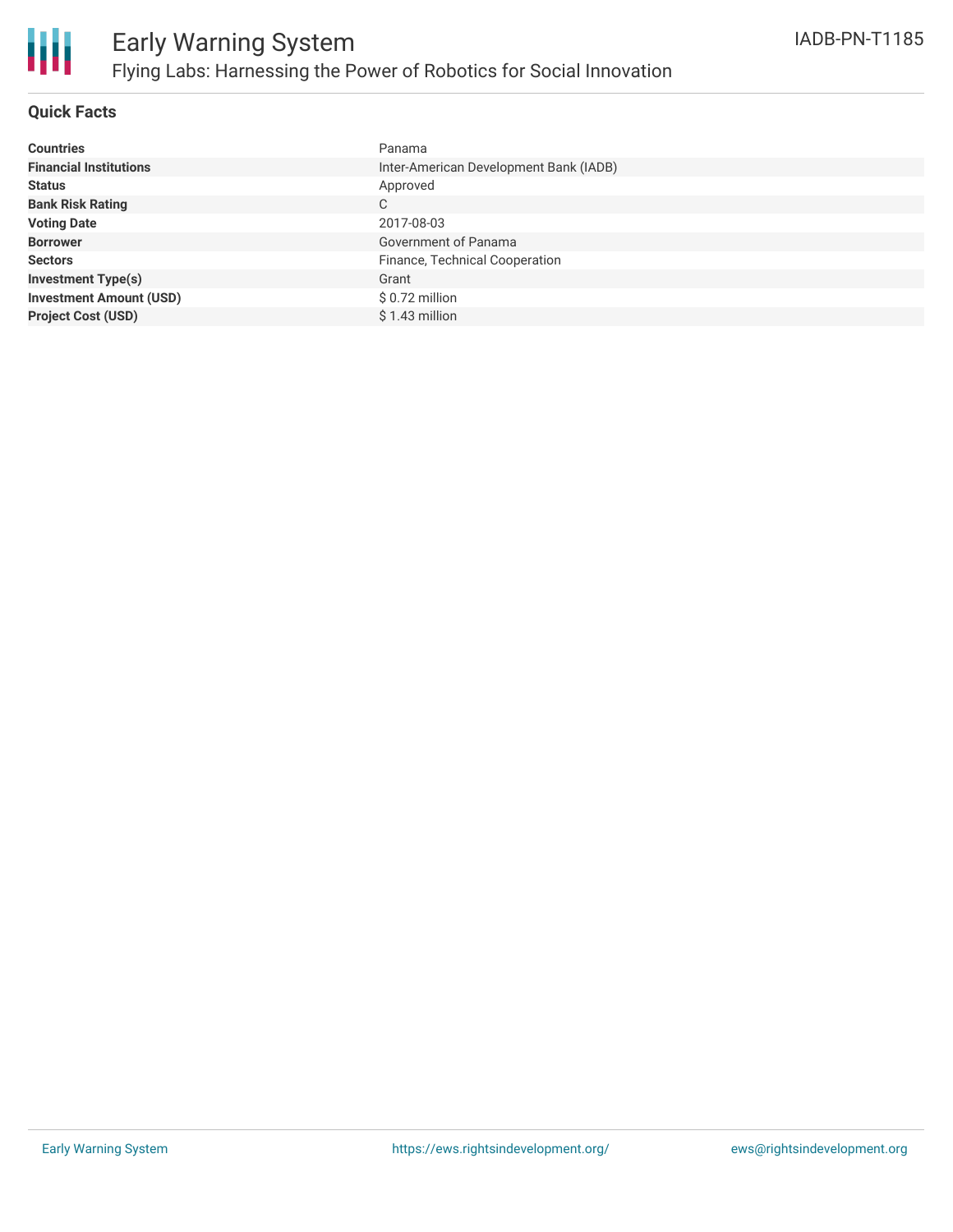

## **Project Description**

IDB: PRIVATE FIRMS AND SME DEVELOPMENT-ENTERPRISE DEVELOPMENT, CLUSTERS AND INNOVATION "Accelerate the application of robotics technologies to address social and environmental problems and catalyze entrepreneurship around robotics-as-a-service by creating a regional innovation hub (Panama Flying Lab)."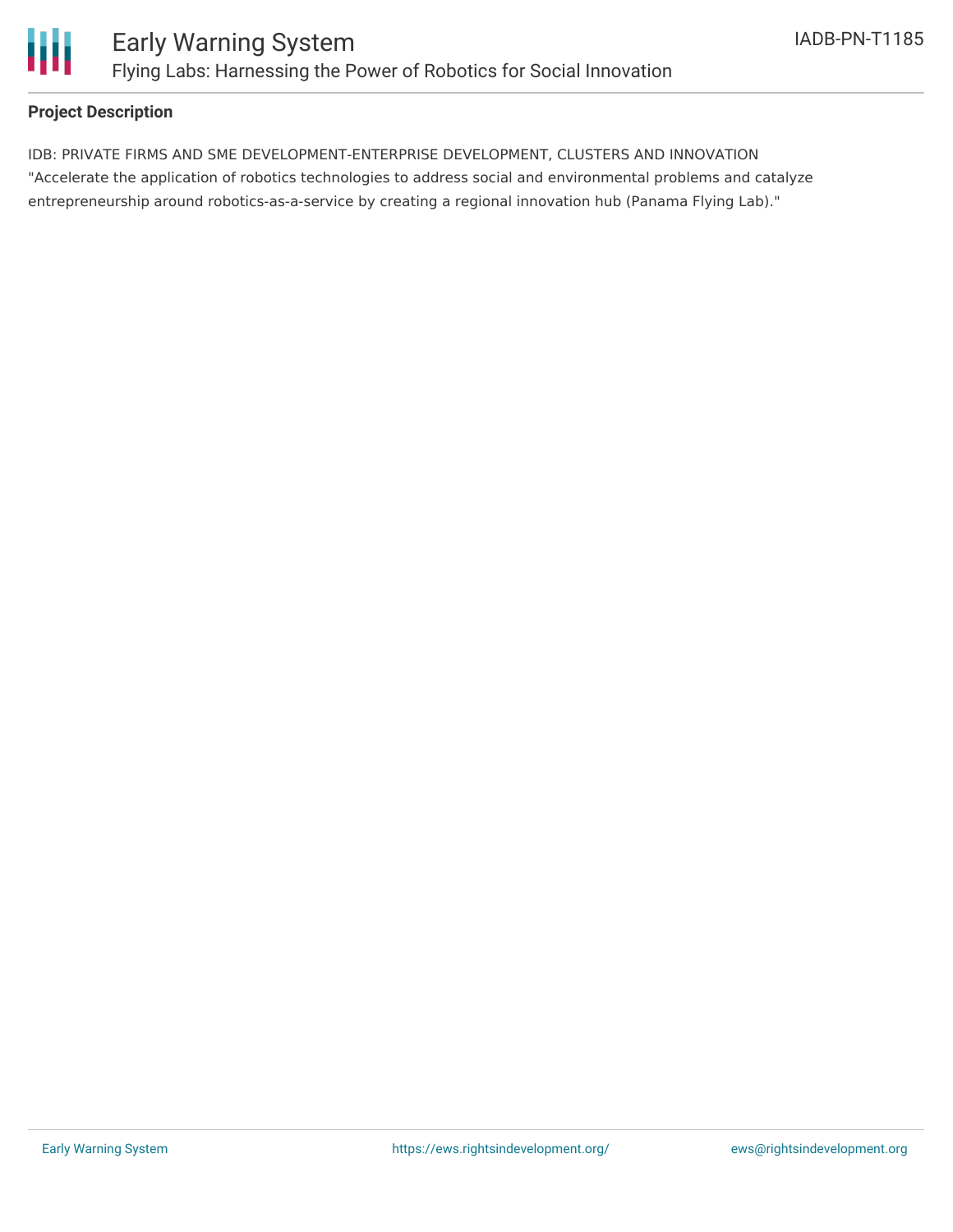

#### **Investment Description**

• Inter-American Development Bank (IADB)

Non-Reimbursable Technical Cooperation from the MIF-Small Enterprise Dev. Facility.